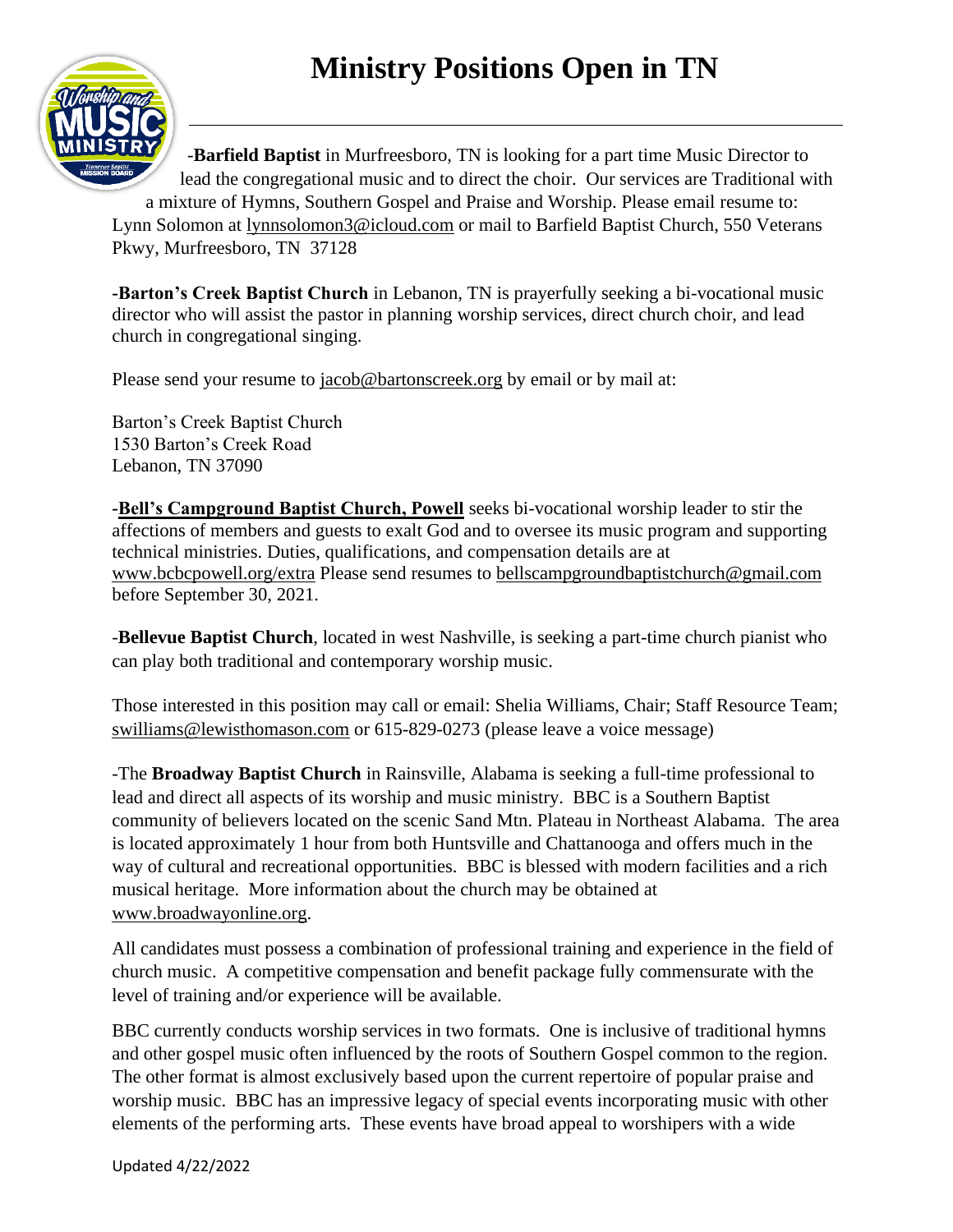range of background and music preference and often serve as a bridge between the worship formats. Any candidate would be expected to continue this successful program.

Ordination as a minister of the gospel is not a requirement for this position and there are no other arbitrary conditions by which an application will be evaluated with one notable exception. Any successful applicant must fully embrace the Baptist Faith and Message.

No mail or phone inquiries will be accepted. All expressions of interest, including a resume`, or questions concerning the position should be submitted via email to the following address: ahollmer@broadwayonline.org The subject line of the email must contain the following: Attention Music Director Search.

**-Buffalo Trail Baptist Church,** Morristown, TN is seeking a bi-vocational worship leader. We utilize a blended style of worship singing contemporary and hymns. The worship leader will equip a team of vocalists, musicians and technicians to lead our congregation in worship. Some educational training and church music leadership experience is preferred. Interested individuals may send a resume to [btbc\\_morristown@outlook.com](mailto:btbc_morristown@outlook.com) or mail it to BTBC 1829 Sherwood Dr. Morristown, TN 37814 "Attention: Music Search." Resumes will be accepted until February 28, 2022 or until the position is filled.

**-East Acres Baptist Church**, located at 6904 Navy Road in Millington, TN is looking for a minister of music/pianist. The position is bi-vocational, since the congregation is currently not large enough to support someone full-time. This is an excellent opportunity for the right candidate to "spread their wings" and allow God to use them in their gifts. The position does NOT require leading the worship service, but if you possess that talent, all the better! The congregation enjoys the old hymns, and also enjoys contemporary worship songs as well. East Acres is "The Little Church That Could"! If interested, please contact Interim Pastor Robb Parker at (901)356-7261.

**-Ebenezer Baptist Church, Greenbrier** is seeking a part time music director to lead a blended worship service. Must be able to work with choir and play a musical instrument in the absence of pianist. For full job description go to **ebenezergreenbrier.com/music-director-search**

Resumes may be sent to **[office@ebenezergreenbrier.org](mailto:office@ebenezergreenbrier.org)**

**Fayetteville, First Baptist Church,** (FBC) is seeking to hire a full-time Worship Pastor to join our team and to lead a ministry that includes a praise team, band, choir, multimedia, and various other music programs. The primary purpose of the Worship Ministry at FBC is to engage people with the Gospel of Jesus Christ through meaningful, biblically accurate, Holy Spirit-led worship. For more information please visit our website [www.fbcfayettville.com](https://linkprotect.cudasvc.com/url?a=http%3a%2f%2fwww.fbcfayettville.com&c=E,1,Uk7MpzMm-LYryHGUbatC5S0NR8P5FOwk7UzGFi56Vc29dYpRTtLv0LMByKt2esSZxnwcYKc9PZpf-WzltmYESPeABlCnKKIopoiHuRK-GYCtQb4,&typo=1) and search for the document "FBC Worship Pastor Search." Please send questions and resumes to [worshipsearch@fbcfayetteville.com.](mailto:worshipsearch@fbcfayetteville.com)

**-Grace Baptist Church, Springfield**-Looking for part-time choir director. Responsibilities: lead choir rehearsal on Wednesday evenings and direct choir during Sunday morning worship services. For more information contact David Leavell at 901.268.8806 or [dleavell@gbcspringfield.org](mailto:dleavell@gbcspringfield.org)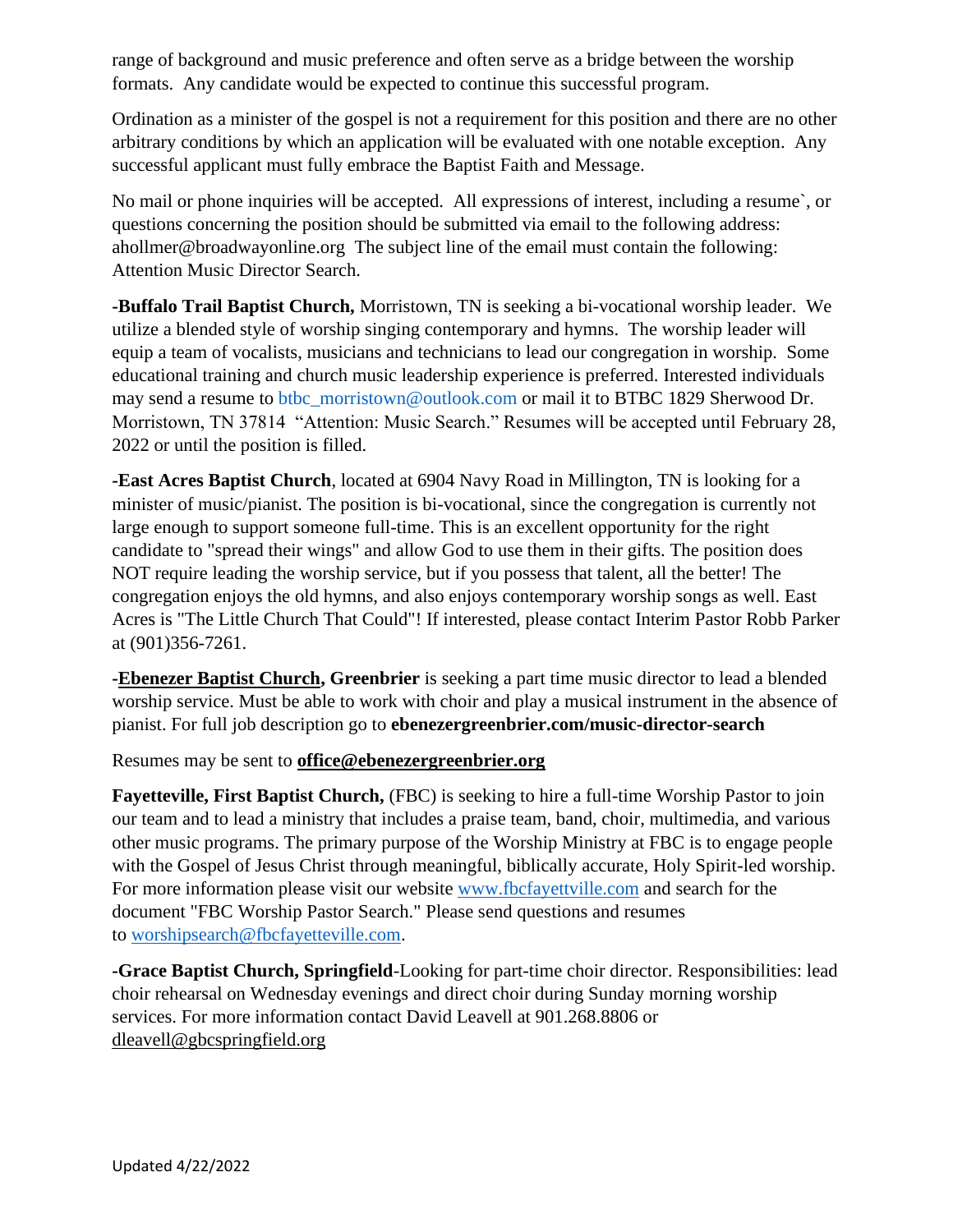**-Grove Hill Church , Chapel Hill-**Looking for a Worship Pastor. Worship Pastor will be responsible for maintaining oversight of all aspects of the Worship Ministry, as well as weekend and weekday worship experiences at Grove Hill Church. This leadership role will bear a calling and character that others seek to follow. Therefore, this position's success will be dependent on a commitment to worship competency, and not simply musical entertainment.

The Worship Pastor will be expected to create and execute a creative vision for the worship ministry. They will devote significant time to recruiting and retaining new worship leaders as the church grows in numbers and number of sites. They will coordinate and oversee worship for all services and productions at the main campus, while ensuring a consistent environment for worship at all locations. The successful candidate will be able to work collaboratively with the Senior Pastor, the ministerial staff and the staff/volunteers of the Worship Ministry to create a worship environment that will stimulate participation, growth and connection among the congregation.

#### What We Are Searching For:

The ideal candidate for this position will be an experienced worship leader whose heart for worship and compassion to invest in the lives of others is clearly evident in all that they do. The successful candidate will have the ability to read and perform music, along with leading the worship team in songs at all worship services. Additional responsibilities will include serving in a pastoral role alongside the other ordained ministers of the church.

#### Qualifications:

Although formal education is not a predetermining factor for the position of the Worship Pastor, a bachelor's degree in Ministry, Creative Arts, Music, or a related field is highly preferred. The Worship Pastor will have a proven track record of working and leading worship in a ministry setting that is multi-cultural and multi-generational. The successful Worship Pastor candidate must be able to play the keyboard or guitar (being able to play multiple instruments is a plus), and audition and develop other musicians. Finally, the candidate should have an ability to lead and work with audio-visual, technical and media ministry staff members.

Contact Ridley Barron at rharron@grovehillchurch.org Please note that there is some flexibility in the description, as well as the time requirements for this position.

**-Harmony Baptist Church, Crossville**-We are looking for someone who could lead music for worship, provide special music...thru voice or instrument...if interested we are also looking for someone to help with youth and children ministries. This would involve reaching out in the community to build a ministry. We are a small church and would love to give a young person an opportunity to get some experience and help us at the same time. Send inquiries to [dwilkerson51@gmail.com](mailto:dwilkerson51@gmail.com) ...or call 931-787-5055

**-Highland Baptist Church, Tullahoma, TN** is accepting resumes for a **bivocational music director.** Please contact Dwayne Thames, Chairman of Music Director search committee at [dwaynethames@gmail.com](mailto:dwaynethames@gmail.com) for additional information.

**-Hillcrest Baptist Church, Clarksville, TN** is seeking a full-time combination Music/Worship and Youth/Students Minister. If interested contact Brian Murray at [cathyh4@hotmail.com](mailto:cathyh4@hotmail.com)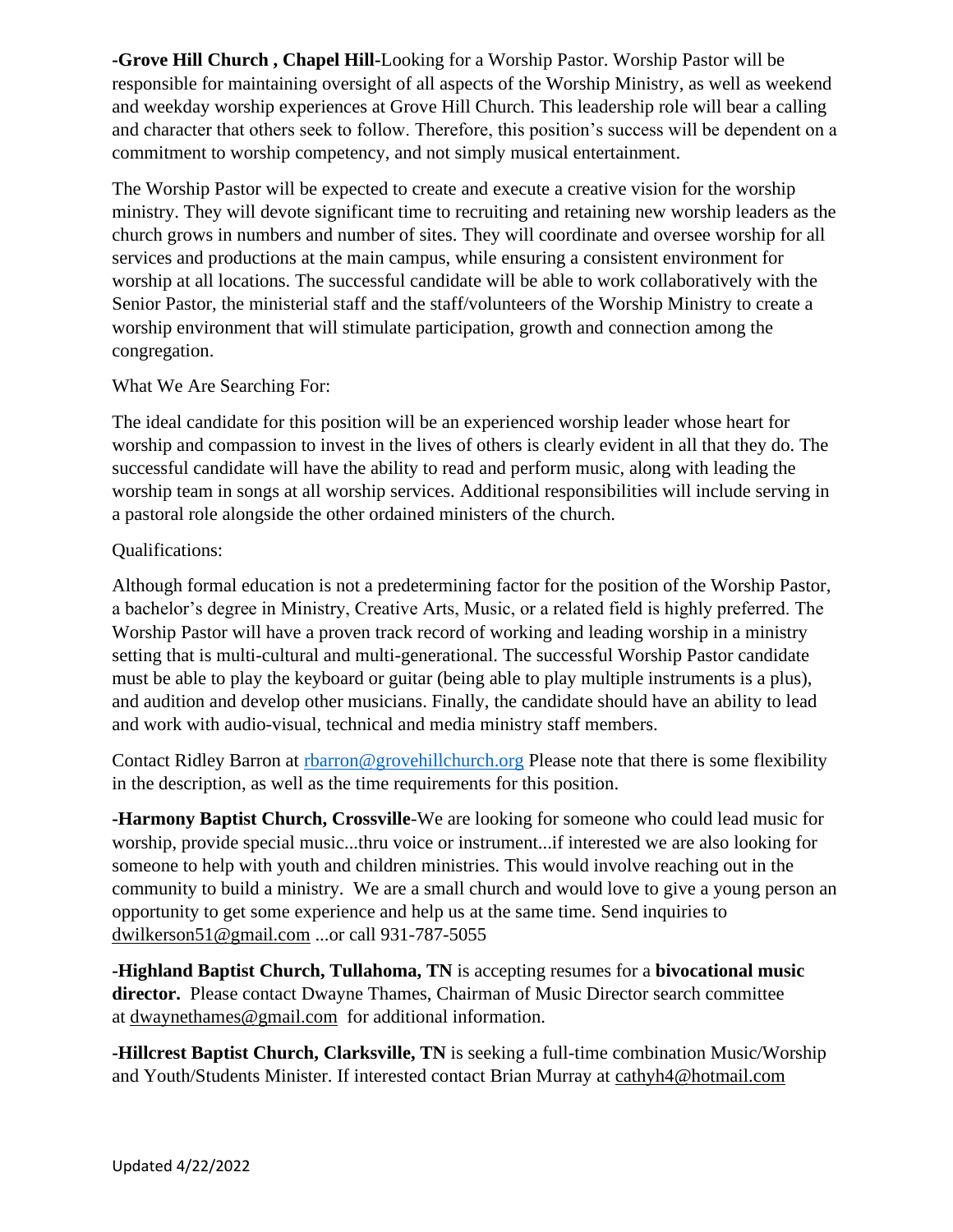-**Holly Grove Baptist Church, Bells TN,** is looking for a part-time minister of music/worship. That person would carry out coordinating and leading music for two morning services and an internet service and lead a praise team. Our church has about 100 in two morning services. A job description is available by contacting Dr. Fred Campbell, Pastor, [\(731\) 695-0152,](tel:(731)%20695-0152) or email [fvcampbell06@gmail.com.](mailto:fvcampbell06@gmail.com) Resumes can be sent to this email.

**-LaGuardo Baptist Church, Lebanon, TN** is accepting resumes for a Bi-Vocational Music/Worship Leader. We envision the LBC Worship Experience at LBC to include a balance and combination of traditional hymns, as well as contemporary, praise and worship, and praise teams, accompanied by various instruments and/or sound system. Typical responsibilities would include (but not limited to) leading Sunday morning music/worship experience, leading Sunday & Wed evening as applicable, working with adult, children and youth Choirs, coordinating and planning services with pastor, growing the music program, coordinating and participating in annual events involving music (e.g. VBS, Easter, Thanksgiving, Christmas, & Community events), and working with AV personnel each week in preparation for upcoming services. To be considered for this role candidates must have belief in and acceptance of the Baptist Faith and Message of 2000. Interested candidates should submit resume to [LBCsearch@Yahoo.com,](mailto:LBCsearch@Yahoo.com) or mail to LBC Search Team, LaGuardo Baptist Church, 8585 Hwy 109N, Lebanon, TN. 37087.

-**Mount Harmony Baptist Church [MHBC] in Knoxville, Tennessee**, is seeking to hire a **fulltime Worship Pastor** to join our team and to lead a ministry that includes praise teams, band, modern choir, multimedia, and various other music programs. The primary purpose of the Worship Ministry at MHBC is to engage people with the Gospel of Jesus Christ through meaningful, biblically accurate, Holy Spirit-led worship. For more information please visit our website [www.mymhbc.com](http://www.mymhbc.com/) and search for the document "MHBC Worship Pastor Search." Please send questions and resumes to [worshipsearch@mymhbc.com.](mailto:worshipsearch@mymhbc.com)

**-McMinnville, First Baptist Church** is seeking to hire an Associate Pastor-Worship/SR Adults. Person would provide pastoral leadership to the worship and Senior Adult ministries at FBC. Send resumes to [staffsearch@fbcmcminnville.com](mailto:staffsearch@fbcmcminnville.com) To read more about this job description please click [HERE](https://tnbaptist.box.com/s/64r7ocuqqoef5zokcvjzz3k1p9gw4dpk)

**- Northside Baptist Church in Columbia, TN** needs a part-time minister of music. We are looking for someone with a sound theology of worship and who is familiar with traditional hymns but can effectively introduce new music that is theologically sound and appropriate for corporate worship. We are seeking to revitalize our church and recognize that the right music leader is essential as we look to our future. We currently have a praise team consisting of keyboard, guitar, drums, organ, and singers. Our church does not have a choir on a regular basis but does like to utilize a choir for Christmas and Easter specials. Salary Range is \$15-18k, based on experience and availability. If you are interested in this position, please email resume to Pastor Matt Travers at [matt.northsidebaptist@gmail.com](mailto:matt.northsidebaptist@gmail.com).

**Outreach Baptist Church in Smithville** is seeking a part-time Minister of Music with potential to grow into full-time. Church is more contemporary worship style. Has 350+ in attendance, new facility, praise band, 30+ voice choir. The church is six years old and is growing at an unprecedented rate. Duties will include leading congregational worship , leading a praise band , leading a choir to assist in congregational worship, and working with volunteers in the sound and technology ministry. Worship leader will also assist the pastor and staff in fulfilling the great commission and implementing the vision of the church.

Updated 4/22/2022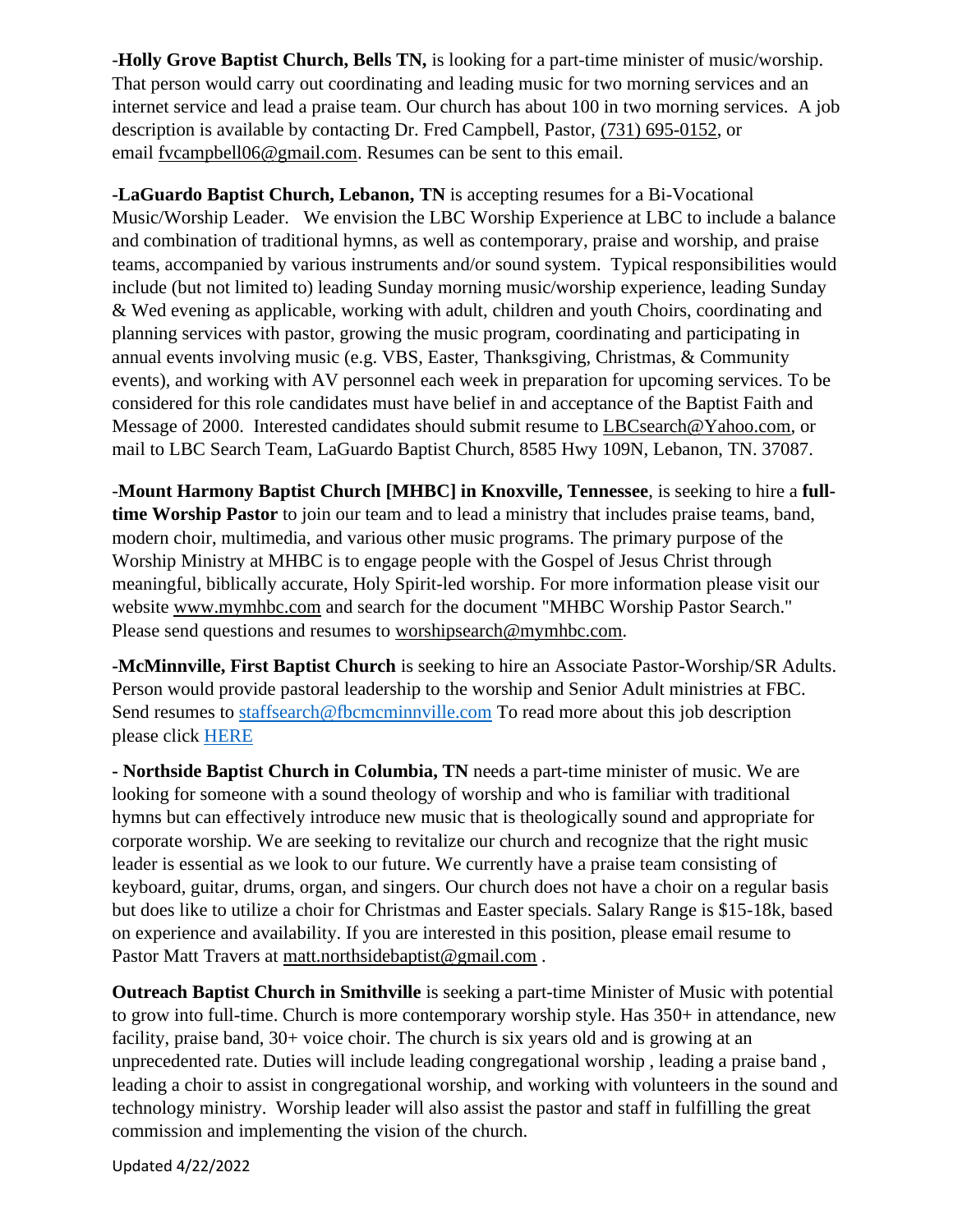Pay and salary will be based on experience. Resumes can be sent to [obcsmithville@gmail.com](mailto:obcsmithville@gmail.com) or mailed to 1300 South Congress Blvd. Smithville, Tn 37166. The pastoral staff can be reached at the church office at 615-318-1069

# **-Pleasant Heights Baptist Church, Columbia, TN** needs a Part-time Music Worship Leader

#### **Position Summary**

Provide general leadership and serve as ministry staff resource for music ministries; collaborate with Senior Pastor in planning worship; lead worship music; supervise music volunteers/employees as assigned; lead in discovery, enlistment and development of volunteer leaders for music ministries.

This part-time staff minister will report to the Senior Pastor.

# **Responsibilities**

1. In collaboration with Senior Pastor, plan and prepare for weekly worship services and other special worship and congregational events.

2. Lead worship music at all worship services.

3. Plan for and enlist vocalists and instrumentalists for worship services.

4. Lead in the selection of music ministry resources, including securing of licenses for use of copyrighted materials to be printed or projected.

5. Propose and administer music budget in accordance with church approved business and financial policies and procedures.

6. Serve as staff liaison in purchase of equipment, instruments, and other resources related to worship and music ministries.

7. Collaborate with Senior Pastor, and audio-visual personnel in implementing best practices to produce quality sound, lighting, and visuals effects for both in-person and live streamed worship events.

8.Comply with the sections of the Personnel Manual applicable to Part-time Ministry Staff.

We are seeking a part-time worship leader who has an appreciation for blended worship. We are a suburban church with a diversity of ages and demographics. We value both the great musical tradition of hymns and choirs as well as the more contemporary format of music. Our worship is our offering unto God, and pleasing Him is our chief aim.

**-Red Banks Baptist Church in Red Banks, MS. (Just outside of Memphis)** is seeking a bi-vocational Worship Pastor. If interested email resume to: Pastor, Guy Hughes [broguy@me.com](mailto:broguy@me.com)

**-Robertsville Baptist Church** in Oak Ridge, TN is seeking to fill the position of part-time Interim Worship Leader. This person will be responsible for leading a blended worship experience on Sunday and Wednesday gatherings; leading the praise team, instrumentalists, and worship choir in gatherings and rehearsals; and working with the pastor to prepare and lead worship experiences. A heart for worship and prayer will help this leader join us in becoming temples of praise and a house of prayer. Please send resumes to [jwhite@rbcor.org](mailto:jwhite@rbcor.org) or 251 Robertsville Rd., Oak Ridge, TN 37830.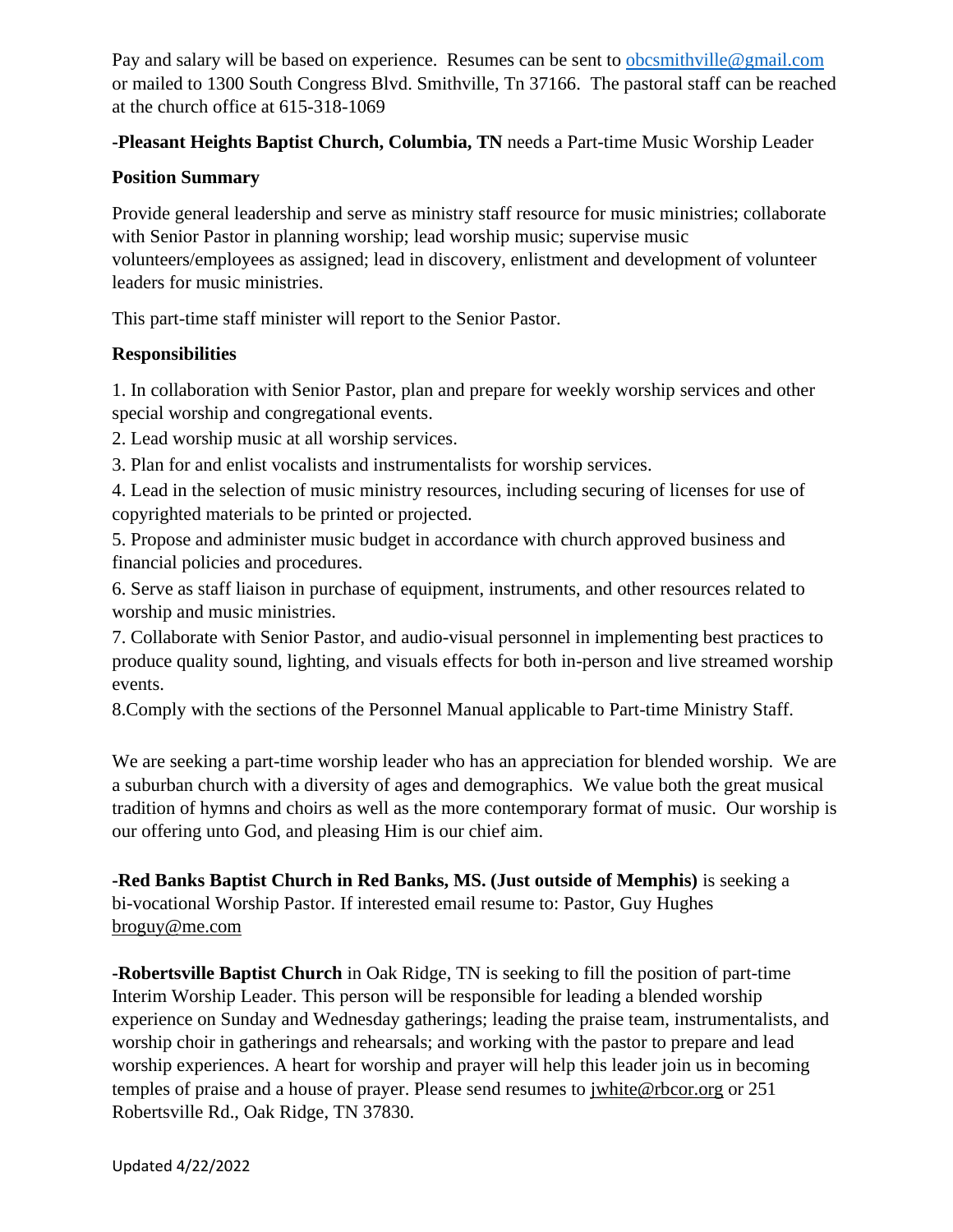-**Rock Springs Baptist Church Greenbrier** (Robertson County) TN is seeking a part time Minister of Music/Worship Leader. Candidates should have experience in leading worship, directing church choir and providing leadership in age graded worship ministries. Interested candidates may submit resumes to [brorandy@rsbaptist.org](mailto:brorandy@rsbaptist.org)

**-Rogersville, First Baptist Church**, Rogersville, TN is currently seeking a church accompanist. This position is defined as salary, part time. The responsibilities of the individual would be as follows: Sunday blended worship services (both AM and PM), Wednesday night choir rehearsals, and special services as planned in accordance with the Director of Music and Pastor. More information and a job description is available. If you have questions or are interested in this position, please contact, send, or email a resume to:

First Baptist Church Rogersville 119 W Washington St. Rogersville, TN. 37857 Attn: Director of Music 423.272.2151 [fbcrogmusic@gmail.com](mailto:fbcrogmusic@gmail.com)

-**Rutledge Falls Baptist Church in** Tullahoma, TN-Full Time Salary commensurate with Education and Experience. The primary purpose of this position is to develop, direct, and oversee the music ministries of Rutledge Falls Baptist Church. As we seek to make disciples and proclaim Christ to all people, this pastoral position requires the individual to serve not only as a music leader, but also as a shepherd to God's people who serve in this area of ministry, as well as to the entire congregation. Please submit resumes to [rfbcworshipsearch@gmail.com](mailto:rfbcworshipsearch@gmail.com)

**-**Our **SBC church** is seeking a Christian musician who can play piano at a Church in Union City, TN. This would be a paid position. They would need to be able to read music and be open to playing with a worship band in a blended service setting. They would also need to be able to attend choir rehearsals/Praise Team Practices which are usually the same days as our services. Services are every week as follows:

Sunday 10:30-11:45 AM SUNDAY 4-7 PM (including rehearsals) Wednesday 5-8 PM (including rehearsals) Those interested in applying should text "Church Piano" to 1-731-819-0044 for more information.

**-Southeast Baptist Church** is an established Church in a diverse, somewhat transit community on the southeast side of Murfreesboro, TN. The church is seeking a part-time (up to 20 hours a week) associate pastor of worship. The primary focus of this position is to coordinate and lead our worship services. There will also be some general ministerial responsibilities. A full job description will be made available upon request. This is a salaried position (\$25,000 per year).

We average 100 in worship on Sunday mornings with a range of children to senior adults, with the majority being older adults. We are looking for a variety of music from hymns to modern praise songs. We also have talented individuals that can lead in special music as instrumentalist, soloist or a small ensemble.

Updated 4/22/2022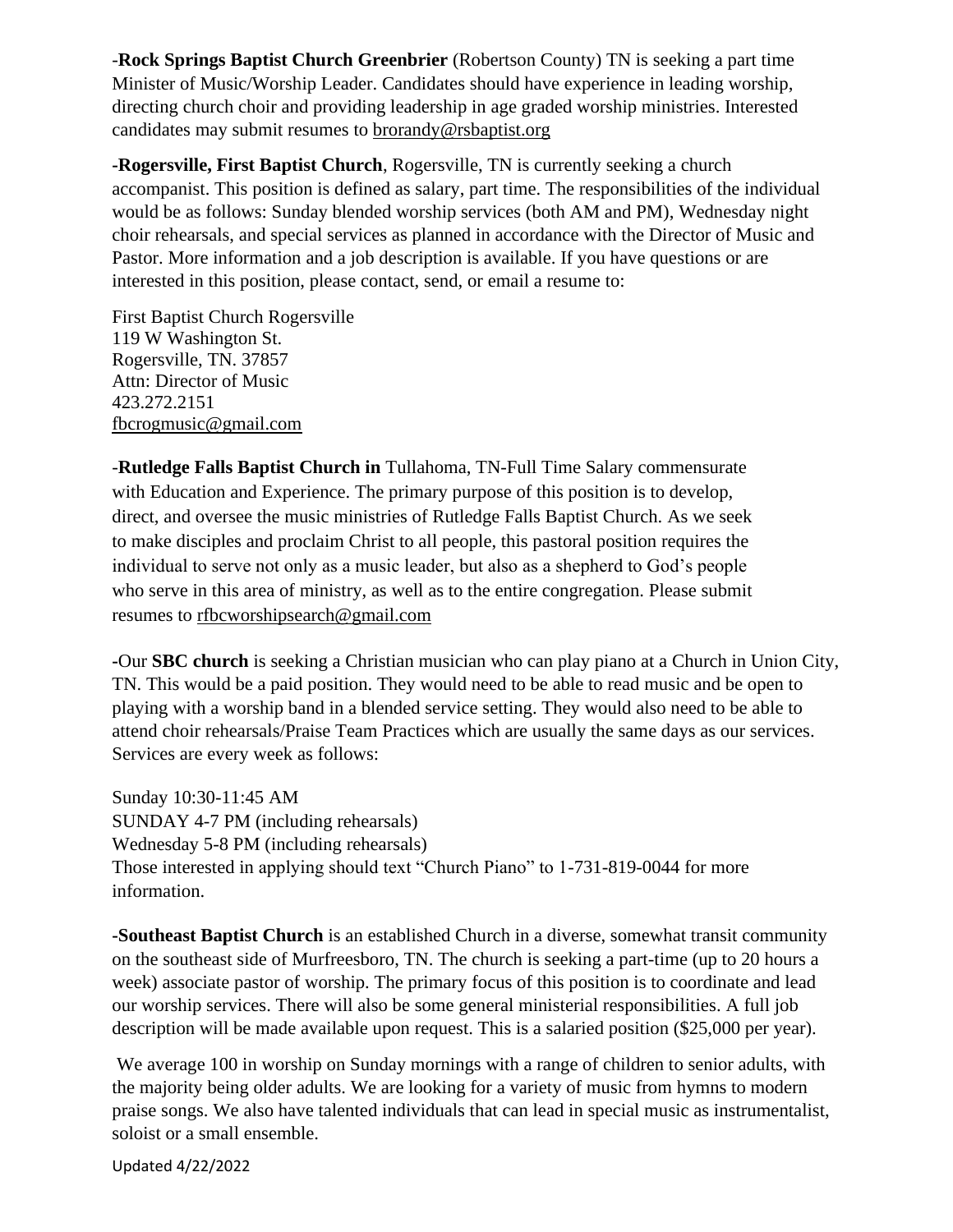If you are interested, please contact pastor Joe Vinson @ 615.896.0940 x 104 or [joe@sebaptist.org](mailto:joe@sebaptist.org).

**-State Line Baptist Church in Kingsport, TN** is in search of a Music Minister/Song Leader for part-time position. Experience is preferred.

Duties to include: leading of congregational worship, directing of choir, ensembles, selecting of songs, etc ... Coordinating of special music/singing, coordinating with the Pastor, musicians, special artists, sound-visual tech.

Individual should have a good testimony before the Lord with a passion to worship Him and knowledge of music.

Considerations of compensation will be based upon experience.

Interested individuals may send resumes to:

State Line Baptist Church Attention: Pastor Tony Kilgore P.O. Box 2064 Kingsport, TN 37662 423.245.0102 [tkilgoreslbc@gmail.com](mailto:tkilgoreslbc@gmail.com)

**- Vonore Baptist Church Vonore, TN** is seeking a **PART-TIME Minister of Music**. If interested please contact Greg Blankenship at (423) 884-4879.

# **Wallace Memorial Baptist Church, Knoxville, TN** is seeking a F/T Worship Pastor.

To lead a multi-faceted worship ministry through preparing, leading, developing leaders, and facilitating multiple services/locations. Must be good at managing people and raising up leaders. Our church uses various styles of music, including a choir, orchestra, and band. Can utilize the varied gifts that are part of our church body to encourage worship of the Lord. Affirms the Baptist Faith & Message 2000. Please send resumes to [wallaceknoxsearch@gmail.com.](mailto:wallaceknoxsearch@gmail.com)

**-Wetmore Baptist church** is a multigenerational church in **Delano, Tennessee**. We need someone to lead our music, direct and rehearse the choir, and help plan the worship service. This is a **part time position**. Check our Facebook page to see the full job description. Resumes should be sent to:

ATTN Music Minister Search Committee Wetmore Baptist Church 9801 Highway 411 Delano, Tennessee 37325

**-Winchester First Baptist Church** is looking for a **Full Time Student and Worship Pastor.**  For detailed job description please click [HERE](https://tnbaptist-my.sharepoint.com/:b:/r/personal/hbeard_tnbaptist_org/Documents/WINWORD/Worship%20and%20Music%20files/Pastor%20of%20Student%20%26%20Music%20job%20description%20Winchester%20First%20Baptist%20Church.pdf?csf=1&web=1&e=uhIH7S) If interested email resume to [jimmyldavis7@gmail.com](mailto:jimmyldavis7@gmail.com)

Updated 4/22/2022 **Job Description**